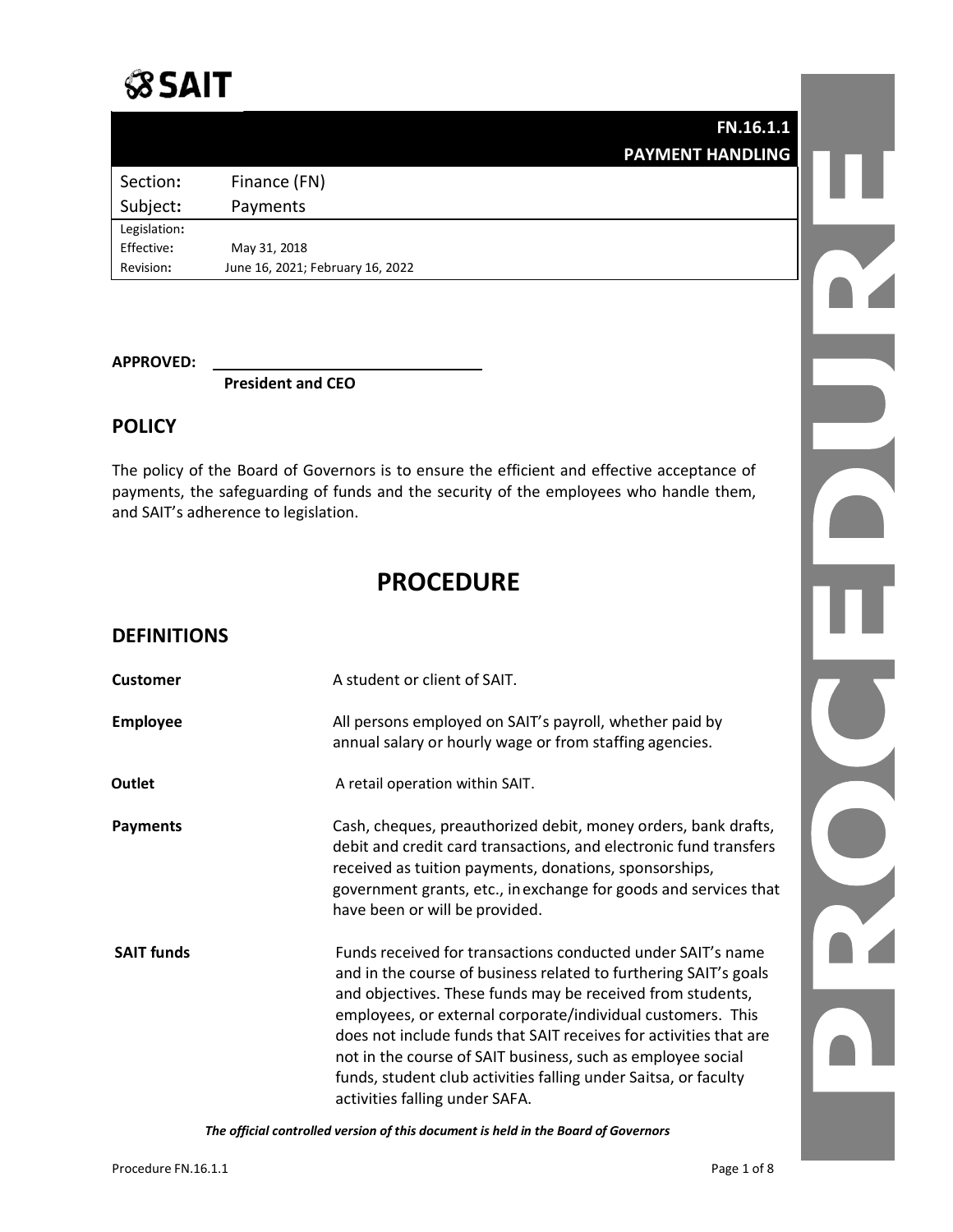**Student** A person who has a SAIT ID number or who is a potential applicant to SAIT.

## **GOVERNING PRINCIPLES**

- 1. The Finance department defines the payment acceptance process requirements for all schools/departments or outlets, and ensures the safeguarding of payments received from schools/departments from around the campus and their secure transfer to SAIT's bank.
- 2. Finance may change the payment acceptance process or methods at its discretion.
- 3. All SAIT schools/departments and outlets handling payments are responsible for safeguarding payments in their possession.
- 4. Bank accounts are administered by Finance. Schools/departments may not open or maintain non-Finance bank accounts for the purpose of accepting SAIT funds.

### **PROCEDURE**

#### **A. Requirements for Payment Acceptance**

- 1. Internal controls related to payment handling include:
	- a) Safeguarding assets: physical protection of the cash or payment deposits and the individuals responsible for handling the payments.
	- b) Segregation of duties: different individuals are assigned to distinct tasks related to payment handling duties.
	- c) Accountability: payment transactions are authorized, properly accounted for, documented, and traceable to the original payment handler.
	- d) Reconciliation: transactions have been recorded correctly.
	- e) Monitoring: processes are reviewed on a regular basis to ensure effective controls, well-trained staff, and to identify and investigate unusual activity.
- 2. To ensure application of the internal controls listed above:
	- a) SAIT's schools/departments and outlets accepting payments must have written procedures and must communicate them to all employees involved in handling payments. Finance's Accounts Receivable unit will perform yearly reviews of procedures and training documentation.
	- b) All employees who handle payments must be trained by Accounts Receivable on payment handling procedures and related internal controls, including the review of fraud prevention reference material available on the Information Security page on SAITNOW.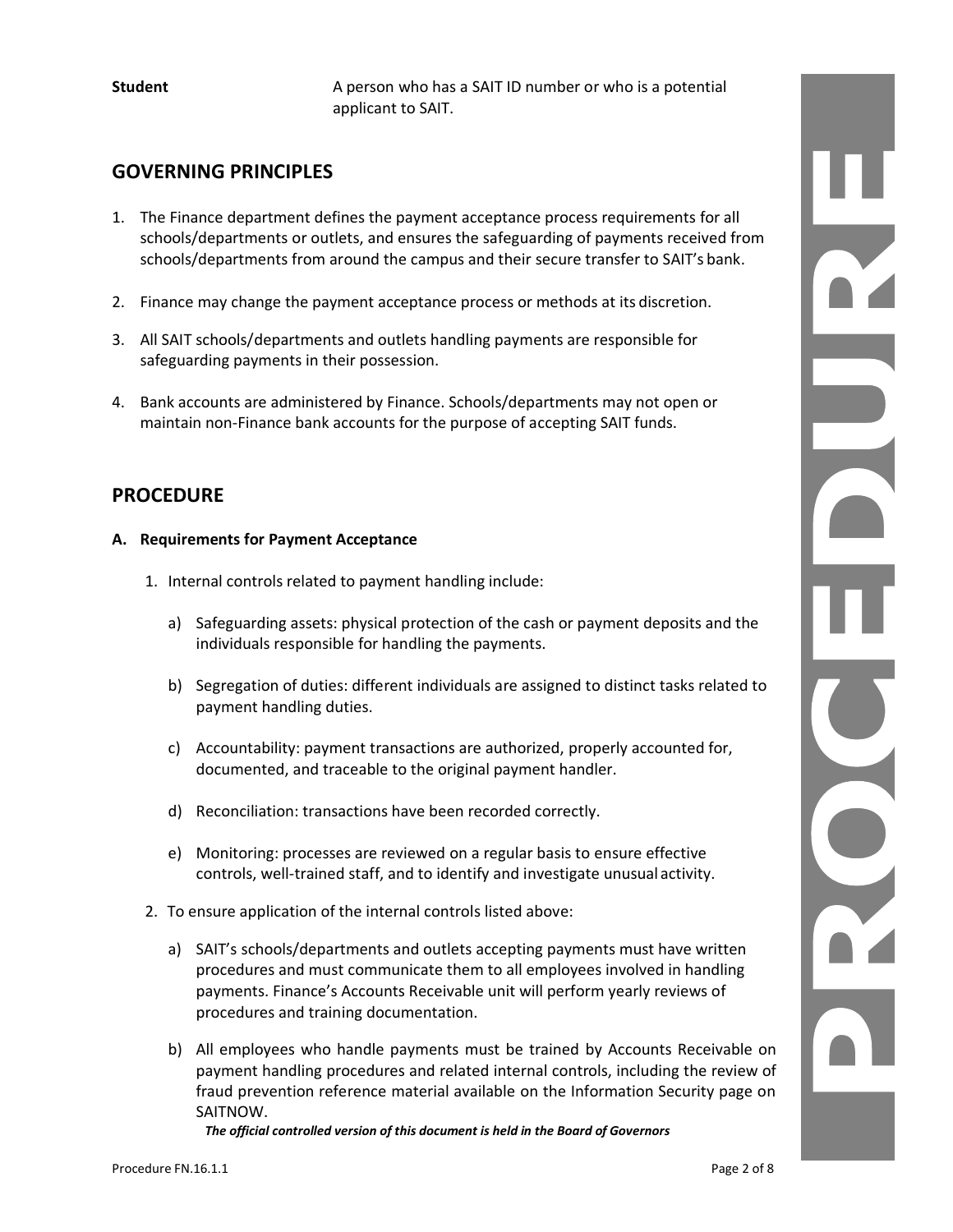- c) SAIT's schools/departments and outlets accepting payments must have appropriate segregation of duties between employees assigned to the billing, payment collecting/receipting, cash counting, bank depositing, and reconciliation functions. If there are insufficient employees within the business unit to fully segregate duties (dual control is required), the school/department or outlet must implement mitigating controls such as increased supervision, job rotation, etc.
- d) SAIT's schools/departments and outlets must ensure payments are accompanied by the appropriate bank deposit information slips.
- e) SAIT's schools/departments and outlets must follow a method of receipting for all payments received, ensure that cardholder data is not present on statements, receipts or journal entries, and perform a daily balancing of deposits to receipt records/point of sale information to ensure proper recording of the transactions in SAIT's financial records.
- f) Finance will review payment receipts and reconcile to ledger accounts. Any adjustments based on this reconciliation are to be made on a timely basis. Receipt reconciliations must be approved by the one-up supervisor in a timely manner.
- g) All payment transactions must be entered into SAIT's ERP System.
- h) Delivery of deposits to the bank must be done by a security firm that SAIT contracts to provide this service, with the exception of satellite campuses depositing directly to a CIBC branch.

#### **B. Cash Payments**

- 1. Handling:
	- a) All cash received on behalf of SAIT is considered to be SAIT funds.
	- b) Cash accepted must be in Canadian currency, excluding donations.
	- c) Only appropriately trained and authorized employees are permitted to receive payments on SAIT's behalf.
	- d) A cash drawer or cash box must be under the care and control of one employee at all times, and the balance must be counted and recorded when the cash drawer changes hands.
	- e) Currency that appears suspicious should not be accepted. If bank notes appear unusual, the employee must contact the employee's immediate supervisor.
	- f) All cash deposits must be counted and confirmed before the receipt can be issued.
	- g) All funds received for SAIT's goods and services must be deposited to an account administered by Finance. Cash payments received are not to be used for any other purpose (for example, cashing of cheques, personal loans, purchases, wages or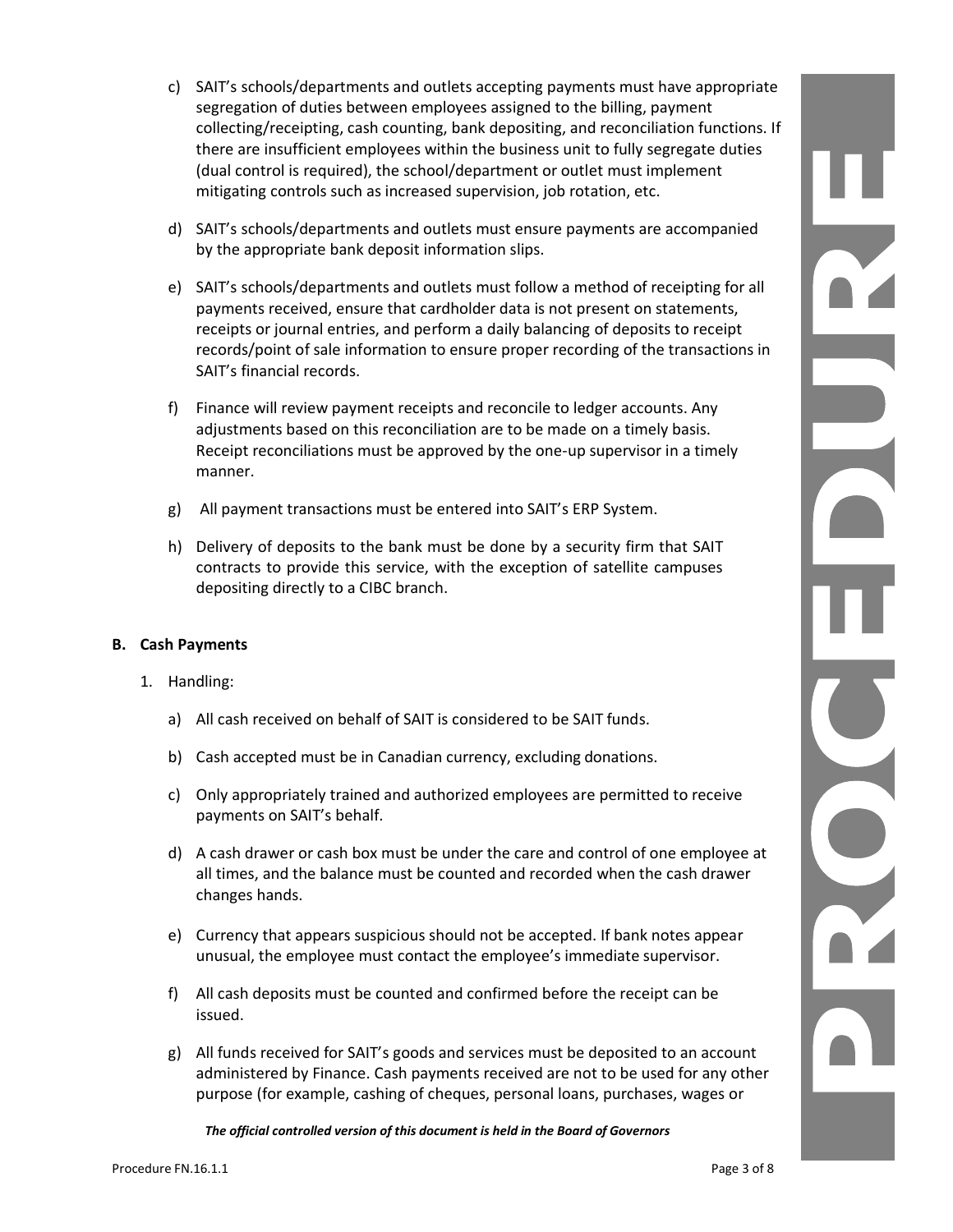currency exchanges).

- h) SAIT does not accept cash or Interac Debit payments for tuition.
- 2. Safeguarding:
	- a) Payments are to be safeguarded at all times. All payment amounts held in an area that is not equipped with electronic security and surveillance must be removed and deposited in a secure overnight repository, safe or locked drawer, where security is present (on campus) or where general security is reasonably assured for any off campus remote operations.
	- b) Cash drawers, tills, and safes containing cash must remain closed when not in use and locked when unattended.
	- c) The counting out of floats/cash for deposit must be done in a secure area that is not visible to the public.
	- d) Coin-operated machines and cash-accepting machines such as parking machines and e-cards machines should be emptied by at least two employees or by an employee and campus security personnel.
	- e) Meter readings must be reconciled to the cash deposit for each machine by an employee who does not directly handle the funds.
	- f) An employee who notices that a credit card terminal is stolen or appears to have been tampered with must immediately notify Finance.
	- g) Safe combinations in the Finance cash office must be changed upon departure from the department of any employee having previous access to the safe.
	- h) All electronic fund transfers to SAIT's bank must be handled promptly with the reason for the transfer identified and funds allocated to the appropriate account.
- 3. Transporting:
	- a) When transporting deposits to the Finance depository box, the person depositing must be accompanied by an employee or campus security personnel.
	- b) All cash and cheques received must balance to the receipt records daily and be placed in a bank deposit bag with the bank deposit slip. In the event of an overage or shortage, it is the school/department's responsibility to accurately record this outage on the daily revenue distribution to be submitted.

#### **C. Cheque Payments**

1. SAIT accepts cheques, certified cheques, money orders, preauthorized debits, and bank drafts, where permitted. Canadian currency cheques must be drawn on a Canadian bank or drawn on a foreign bank and negotiated through an affiliated Canadian bank. SAIT will also accept US currency cheques drawn on a US, Canadian or foreign bank and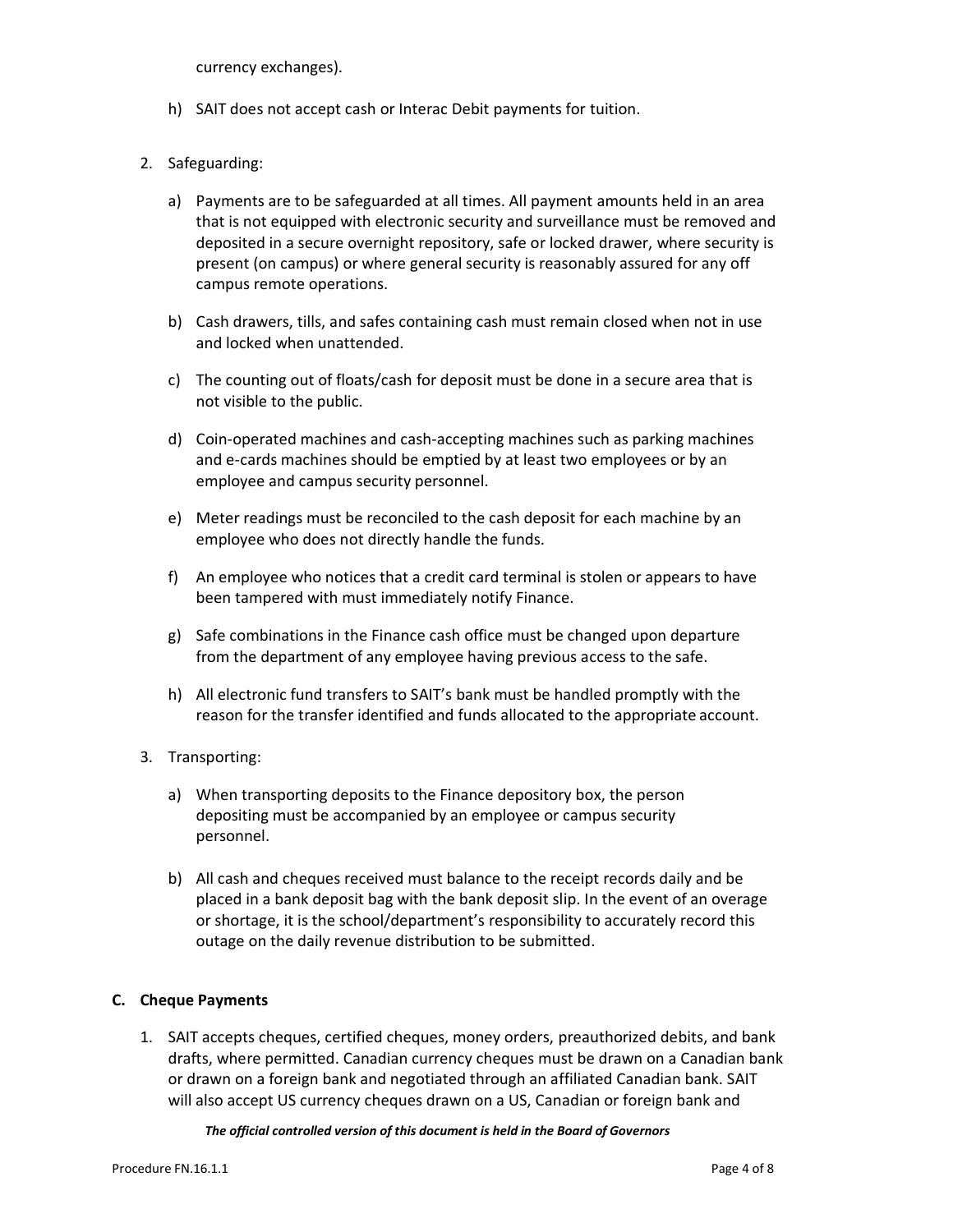negotiated through an affiliated US bank.

- 2. Cheques should be endorsed on the back side with a stamp stating "For deposit only" and specifying to SAIT's general account or US dollar account based on the currency identified on the cheque.
- 3. All cheques must be payable to SAIT or Southern Alberta Institute of Technology.
- 4. SAIT does not accept third party cheques in any instances or post-dated cheques excluding for donations.
- 5. It is the responsibility of each employee who is accepting cheques to ensure the cheque is clearly legible.
- 6. If a bank returns a cheque or preauthorized debit payment as NSF (Non-Sufficient Funds), the payment will be reversed from SAIT's records. In the case of a student or corporate customer payment, a service charge will be added based on the current tuition and fee schedule. If the payment was for a FOAPAL (direct General Ledger payment), the original FOAPAL payment will be reversed and the initiating school/department notified. Accounts Receivable will contact the student or corporate customer directly to handle collection. Refer to procedures FN.13.1.2 Doubtful [Accounts Receivable](https://www.sait.ca/assets/documents/about-sait/policies-and-procedures/finance/fn-13-1-2-doubtful-accounts-receivable-corporate.pdf) – [Corporate Procedure](http://www.sait.ca/Documents/About%20SAIT/Administration/Policies%20and%20Procedures/Finance/FN.13.1.2%20Doubtful%20Accounts%20Receivable%20-%20Corporate.pdf) or [FN.13.1.3 for Doubtful Accounts](https://www.sait.ca/assets/documents/about-sait/policies-and-procedures/finance/fn-13-1-3-doubtful-accounts-receivable-student.pdf)  [Receivable](https://www.sait.ca/assets/documents/about-sait/policies-and-procedures/finance/fn-13-1-3-doubtful-accounts-receivable-student.pdf) – Student [Procedure.](http://www.sait.ca/Documents/About%20SAIT/Administration/Policies%20and%20Procedures/Finance/FN.13.1.3%20Doubtful%20Accounts%20Receivable%20-%20Student.pdf)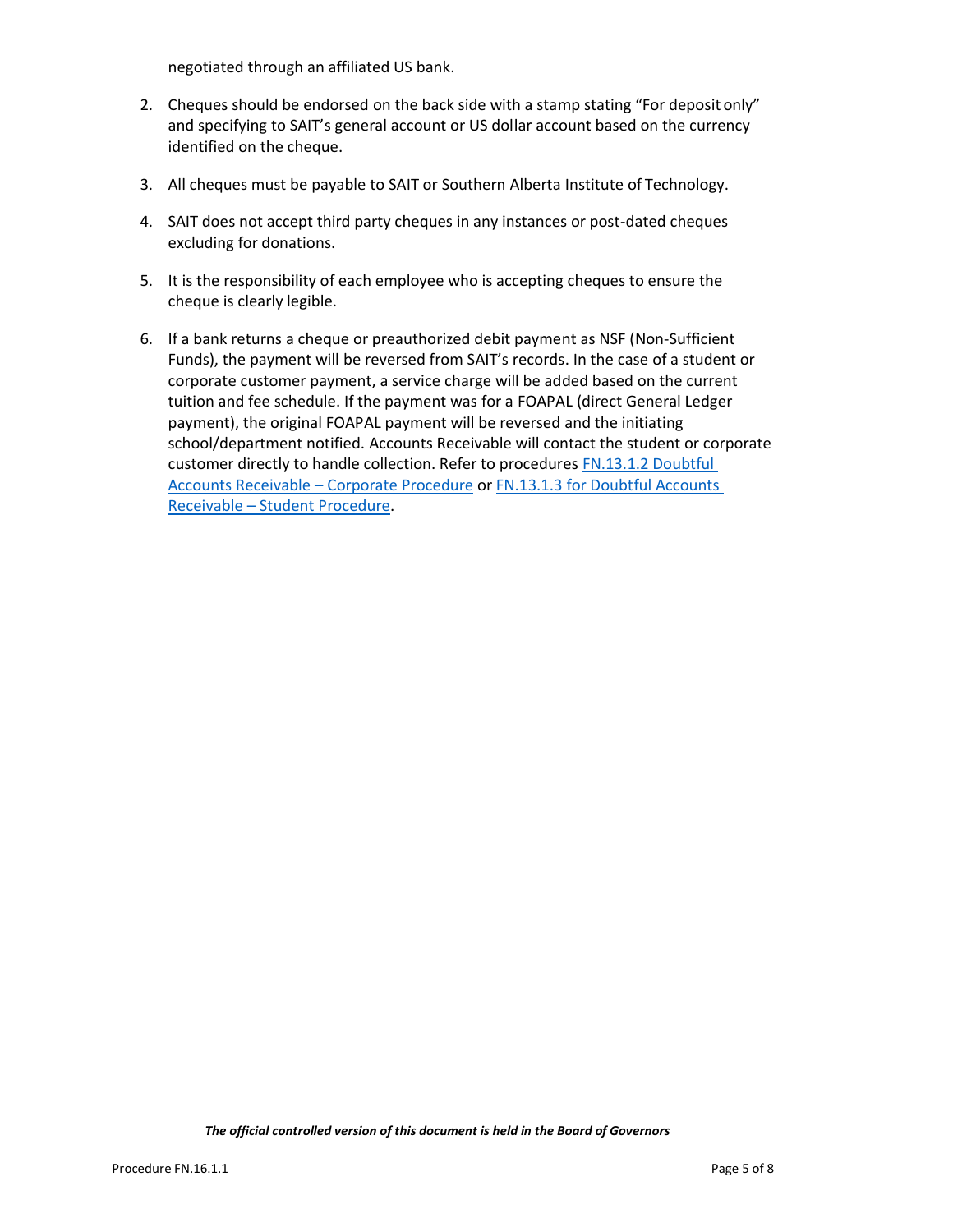

### **D. Card Payments**

- 1. SAIT accepts the following payment cards: Visa, MasterCard, Interact Debit, Visa Debit and MasterCard Debit cards and SAIT- issued E-cards (such as Hospitality smart cards and Commercial Services One cards) at most outlets.
- 2. Cash-back transactions through debit cards are not permitted.
- 3. Payment Card Industry (PCI) standards require that credit card numbers must not be stored in either hard copy (paper) form or digitally (within SAIT's systems).
- 4. Credit card terminals and pin-pads cannot be left unattended or in an area accessible to the general public, in order to prevent tampering or other fraudulent activity. Please refer to the Finance pin-pad procedure for details.
- 5. Pin-pad device surfaces will be periodically inspected to detect for tampering and fraud activities.
- 6. All credit card pin-pad terminals must be under the care and control of only one cashier at any one time. The terminal should be closed out when switching out cashiers.
- 7. SAIT's schools/departments and outlets must follow end-of-day procedures for any day that sales are conducted. All terminals used for sales must have the sales batch closed daily.
- 8. SAIT's schools/departments and outlets holding administrative swipe cards for terminals must keep cards in a locked and secure area at all times.
- 9. SAIT's schools/departments and outlets wanting to obtain new or additional terminals must request and receive approval through Finance.

#### **E. Refunds**

- 1. Regardless of the original payment method used, all refunds pertaining to student tuition and fees are generally transacted through electronic fund transfer (such as email transfer, wire transfer, etc.). Outlet refunds are issued using the same method as per the original transaction when possible.
- 2. Adequate segregation of duties in payment handling is to be maintained by the SAIT departments and outlets handling the refund.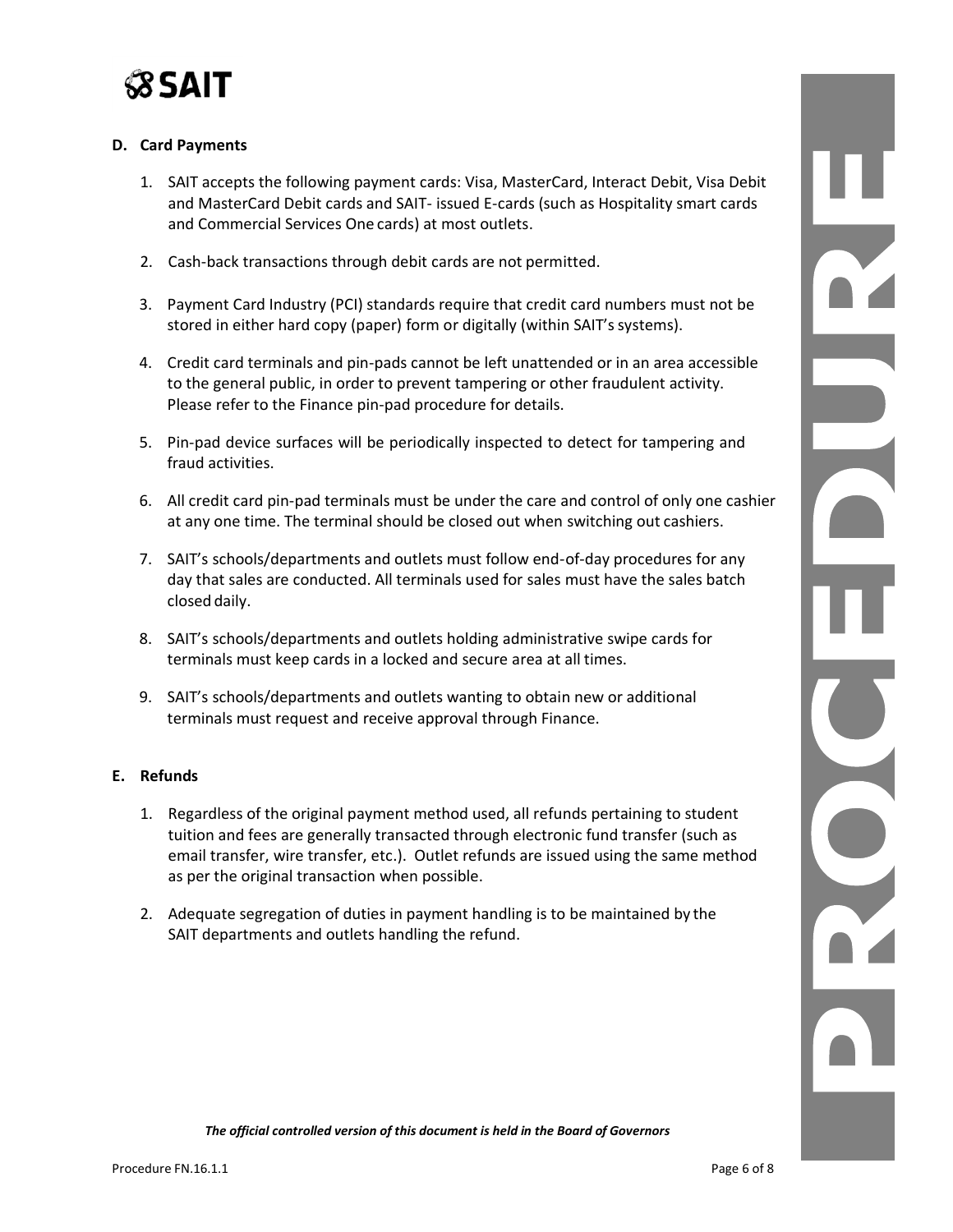

#### **F. Cash Float Management**

- 1. A cash float is to be assigned to a single employee ("the custodian") within the SAIT school/department or outlet who has been assigned the responsibility of accepting cash payments.
- 2. To request a new float, a Float Fund Request form must be completed and emailed to FinanceFreshdesk@sait.ca. Finance will review the request and notify the custodian when the float is ready for pick-up. The custodian must present to Finance a SAIT-issued photo ID before funds will be released.
- 3. The custodian must ensure the float contains the authorized and issued amount of cash at all times. Funds derived from any other source must not be added to the float.
- 4. The float must be kept in a secure, locked place.
- 5. The float shall not be used for purposes such as personal loans, cashing cheques, purchases, salaries, or wages.
- 6. To maintain a comprehensive float, Change Request forms can be emailed to [FinanceFreshdesk@sait.ca](mailto:FinanceFreshdesk@sait.ca) as required.
- 7. The float must be counted every day that transactions are processed, as part ofthe end-of-day balancing process.
- 8. Finance Treasury will perform a yearly review to confirm the value of the float.
- 9. A custodian who leaves SAIT must return the float to Finance before the last day of employment. A new float will be issued to another SAIT school/department or outlet employee upon receipt of a completed Float Fund Request.

#### **G. Petty Cash Floats**

- 1. Petty cash floats are used to reimburse the cost of miscellaneous and infrequently purchased small-dollar items, the value of which must not exceed \$25 (includingGST) per transaction.
- 2. Refer to procedure **[FN.11.1.5 Petty Cash](https://www.sait.ca/assets/documents/about-sait/policies-and-procedures/finance/fn-11-1-5-petty-cash.pdf) for further details regarding petty cash.**

PALLUM